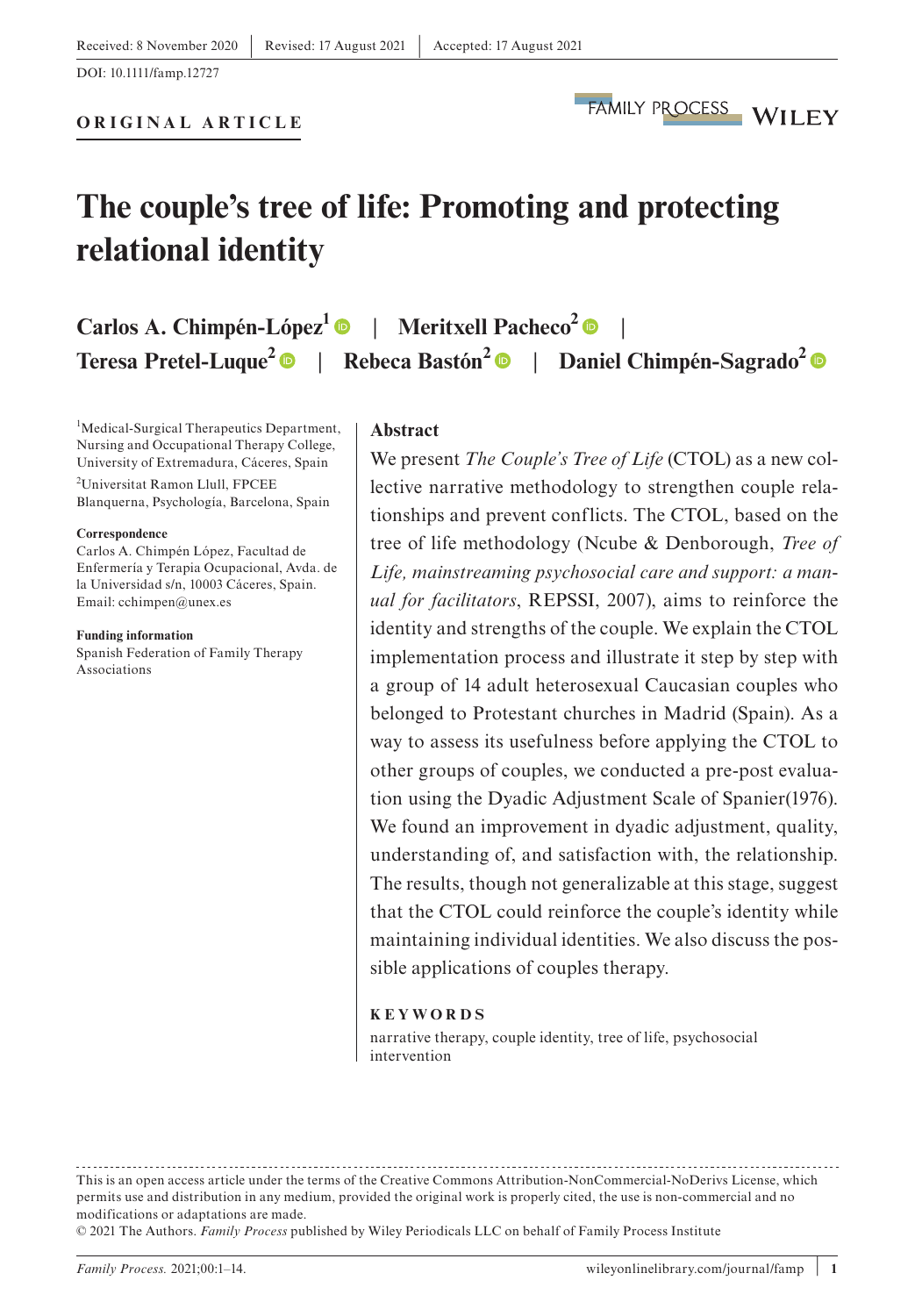## **INTRODUCTION**

The procedures for working on identity in couple relationships have been developed mainly from standpoints based on the joint consideration of individual identities rather than on the relational construction of identity as a couple. Studies on couples' identity are relatively recent, and clearly insufficient as the concept is not well-defined and little researched to date. Sayre et al. (2006) first approached the construction of couple identity from a dialogical perspective that highlighted the question "What does it mean to be a couple?". They explored the perspective of the participants and, therefore, transcended the usual line of inquiry focused on individuals, not on relationships, thus departing from the constructs of researchers. An understanding of couple identity would then be the degree to which the individuals see themselves as a part of a couple and incorporate their relationship into their personal identities, thereby creating a new representation of a "you and me" aspect of their identities (Acitelli et al., 1999). The stronger the partnership identity, the greater is the perception of functioning as a team rather than trying to seek primarily individual benefits (Merrill  $\&$  Afifi, 2017). Building on these ideas, we propose a definition of couple identity, based on a post-structuralist positioning, in which the socio-cultural and relational components of narrative construction are added to that meaning. We define couple identity as "the interwoven narrative co-construction between the members of the couple that comes from the continuous experience of mutual interchange and their socio-cultural environment, which in turn redefines the individual identity narrative" (Chimpén-López et al., 2019).

Although the relation between the individual experience of couple identity and the degree of satisfaction with the relationship may seem obvious, there is little evidence about it and regarding how to most effectively intervene to enhance couple identity (Acitelli et al., 1999; Cook & Jones, 2002). The enhancement of couple relationships is determined by the link between collaborative common coping and perceived relationship satisfaction (Falconier et al., 2015) and in this way a door is opened to further research and clinical applications in relational identity. Some studies report that one of the main factors to be considered is the assessment of relationship satisfaction, but few have focused on couple identity as a key element of relationship satisfaction (Gonzaga et al., 2007; Graham et al., 2011; Halford & Bodenmann, 2013). Monarch's (2004) research on the role of couple identity in marital satisfaction and stability highlighted the relevance of this construct and its relation to the emotional well-being of the couple. Monarch also developed an observation scale that could be used to assess it. Nevertheless, the same author qualifies the results as preliminary and discusses the need to conduct more research in this regard.

From a phenomenological and constructionist perspective, our main interest lies in working on the construction that couples themselves make about their relationship and the values, principles, dreams, and hopes which enrich it. From the perspective of identity as a dialogical process of narrative construction, we agree with Hermans (2002, p. 71) that the self "can be defined as a dynamic multiplicity of *I-*positions in an imaginary landscape". Consequently, couple identity can be conceptualized as one of those relational positions, relatively interdependent of the rest of the relational positions of the *"I"*. At the same time, however, we must consider the narrative perspective on the polyphony of voices that creates the couple's identity. Like an individual identity, a couple identity can also be seen as a multiplicity, a polyphony, not of I-positions, but rather of We-positions.

Since White and Epston developed the narrative metaphor in the 1980s, this metaphor defends the meaning of one's own life built on the basis of the stories in which one's lived experience is organized; there is no history without experience (Campillo, 2009; García-Martínez, 2012). The narrative approach allows us to understand life, to experience it as a form of discourse that concatenates events through time, and reflects the temporal dimension of human existence (Chimpén-López & Dumitrascu, 2013). Identity would be multi-storied.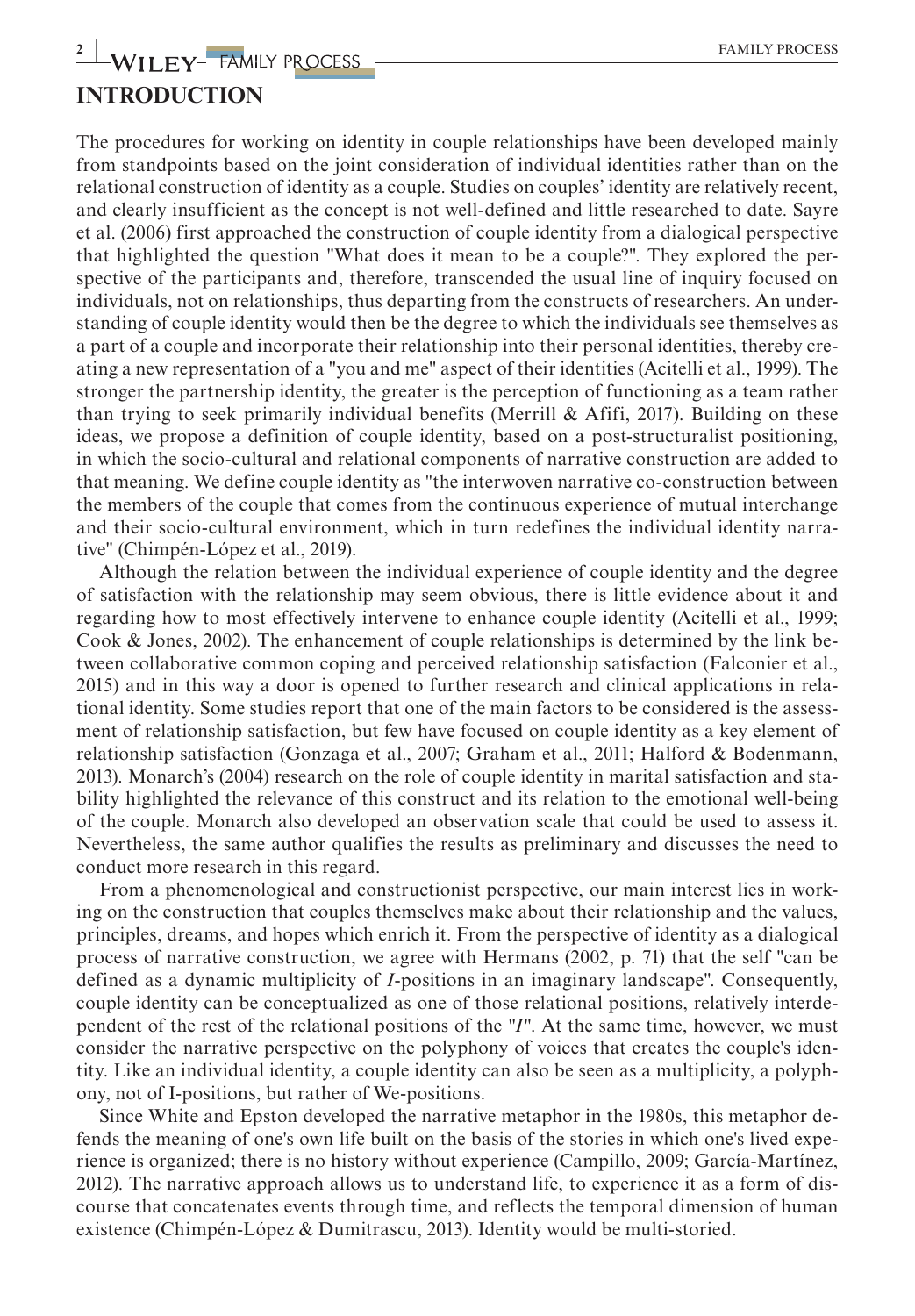**EXECUTED EXECUTED EXECUTED ASSESS** WILL FINE SET AL.

White (2000, 2011) defines *story* as a unit of meanings that influence who we are and what we do, so the self-narrative of each person's history is what allows us to give meaning to the lived story. Similarly, the narrative of each couple's history is what allows the couple to give meaning to their lived story. Campillo (2009) added that there is a selection of lived experiences in relation to culture and to those meanings which the person values. Thus, in narrative therapy, relationships, and conversations with others are endowed with a transformative character that influences the construction of the image and personal identity (Madigan, 2019; White & Epston, 1990) as well as the couple's identity. In this sense, Combs and Freedman (2016), treating identity as a relational project, perfectly describes the need for a relational view of identity, congruent with the family therapy position. Of course, this is also applicable to the experience of the couple as a whole and to the influence of one member on the other. Every couple has multiple stories that shape their relational identity. From this point of view, stories of who the couple have been and who they can be would not exist outside their relationships with other people. Their stories are shaped by the couple's experiences with others and their sense of how those others perceive the relationship and respond to it. As a person's identity is relationally constructed, so too is the identity of the couple.

In this paper, we offer The Couple's Tree of Life (CTOL) as an intervention to reinforce and strengthen couple relationships. With the CTOL, based on an interpersonal, relational, and community vision rather than an individual perspective, we intend to apply all the above concepts to the promotion and protection of the relational identity of couples.

#### **COLLECTIVE NARRATIVE PRACTICE: THE TREE OF LIFE**

What is known as *collective narrative practices* (Chimpén-López & Dumitrascu, 2013; Denborough, 2008) have emerged recently. These focus primarily on working with communities and recovering the skills and knowledge of the people to face difficulties based on the conviction that people always do something to respond to these challenges. It is possible, therefore, to work with the resources of the communities themselves, allowing people to tell their life stories and strengthening all the members, as the experience of making a contribution to others maintains and generates hope (Wingard & Lester, 2001). Some of the best-known collective narrative practices are The Tree of Life, The Team of Life, The Timeline, The Story Map, The Kite of Life, The Kitchen of Life, The Recipe of Life, the use of music in communities, and the use of collective documents (Chimpén-López, 2012).

The Tree of Life emerged with the aim of working with the conflicts of those who are going through an experience of vulnerability (Ncube, 2006). It was initially developed by Ncube and Denborough (2007) for groups of children at risk of social exclusion in Southern Africa, to help them to respond to trauma without retraumatizing, motivating them to recognize and value their skills and knowledge (Ncube, 2006). Subsequently, this methodology has been used in all kinds of psychosocial interventions with refugees, sexually abused women, people who have survived natural disasters, families with children in some kind of difficulty, and adults who have suffered some kind of trauma or are diagnosed with a mental disorder (Denborough, 2008). The efficacy of the Tree of Life has been highlighted in different contexts such as refugee children and families (Hughes, 2013; Jacobs, 2018); anorexia nervosa (Ibrahim & Tchanturia, 2018); intervention in schools (Chimpén-López et al., 2014; German, 2013), among others. One pilot study even shows that the combination of Cognitive Behavioral Therapy and the Tree of Life has the potential to address a number of important factors that contribute to recovery and reduce relapse in bipolar disorder (Ibrahim, & Allen, 2018).

The Tree of Life is a practice based on the idea of using the tree as a metaphor to tell stories about one's life. Participants are invited to think of a tree and its parts, and to imagine that each part of the tree represents something about their life (Ncube, 2006). Following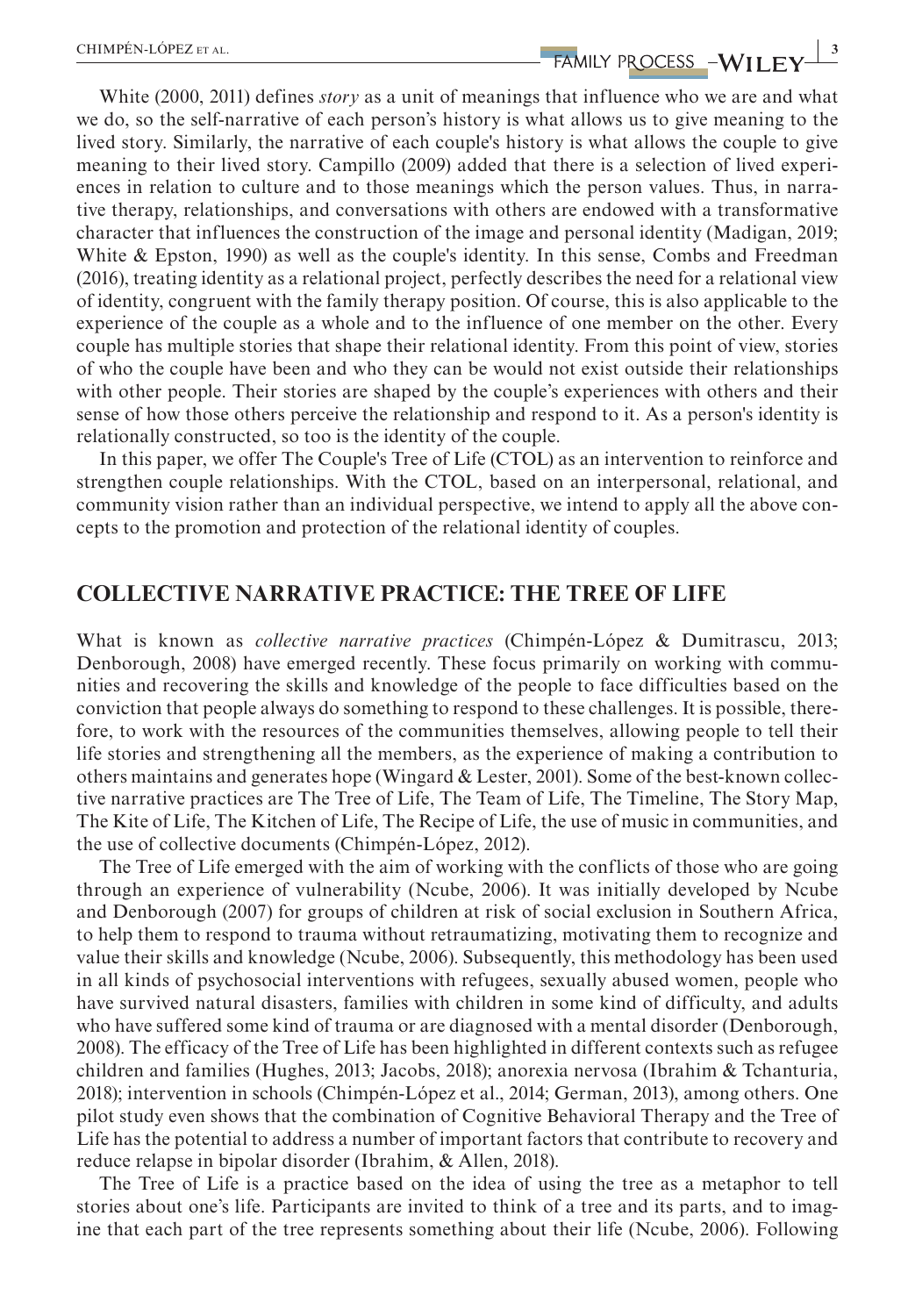# **4** WILEY- FAMILY PROCESS **ACCESS EXAMILY PROCESS**

Denborough (2008) The "Tree of Life" has four parts: The Tree of Life; The Forest of Life; The Storms of Life; Certificates and Songs. In Part 1, all participants draw a tree. On the roots, they write about where they come from (village, town, country), their family history (origins, family name, extended family), names of people who have taught them the most important things in life, their favorite place at home and a favorite song. On the ground, they write where they live now and activities they are engaged within their daily life. On the trunk, their skills, abilities, values, and principles of life are noted down, and on the branches their hopes, dreams, and wishes. The leaves of the tree represent significant people who may be alive or may have passed on, while the fruits represent gifts participants have been given, not necessarily material gifts, but rather gifts of being cared for, of being loved, acts of kindness, etc. In Part 2, the participants stick their trees on a wall and so create The Forest of Life. This is a way to reinforce the community's sense of the activity and to prepare part 3. In Part 3, the participants are invited to talk in a collective safe place about the difficulties they may be experiencing. The Forest of Life is taken as a reference and alternate questions are asked in relation to the forest and in relation to the life of the participants. Part 4 is a certificate-awarding ceremony. These certificates are a testimony of the values, skills, dreams, etc. that have helped each of the participants to face the difficulties.

In this paper, we propose using the Tree of Life methodology in couples, taking into account that with The Tree of Life we are working on identity processes aiming to advance toward confirmation of the usefulness of the concept of couple's identity. It should be noted that there are no previous studies in this area. Wakhungu (Denborough, 2009) began the application of The Tree of Life for couples, but did not develop it in-depth and, at the same time, maintained an individual structure of the construction of the tree. We present the CTOL with the aim of reinforcing the identity and strengths of the couple and thus, in doing so, to prevent conflicts.

### **THE COUPLE'S TREE OF LIFE**

Our adaptation of the Tree of Life to couples seeks to encourage the memory of the couple's initial interactions, to remember what they value about each other, and to make visible what has been important to them as a couple. Using the metaphor of the tree, the various components of the couple's identities are developed. During the construction of the tree, the conversation allows the couples to reconnect, through their local knowledge, to generate alternative relational stories in a safe territory for their identity where they can face the problems, re-examine them, and strengthen themselves using the resources they have. The innovation of our proposal is that social and cultural beliefs are deconstructed through the creation of a single tree for each couple, which then offers a means to reconstruct and strengthen the couple's collective identity and, in turn, the personal identity of each member.

Our proposal for CTOL is structured in five parts. The first part consists of each member of the couple drawing their individual tree (roots, land, trunk, branches, leaves, and fruits) and then sharing with their partner the stories that emerged during the making of their individual trees. In the second part, the couples were asked to draw a single tree representative of their couple and to write and talk about each of its parts. For the roots, the participants talked about the people who taught them something meaningful as a couple, and they chose their favorite place and their favorite song. On the ground of the CTOL, they were asked to talk about some of the common activities they do and where they live now. On reaching the trunk, they reflected on the values, principles, abilities, and skills that distinguish them as a couple and that are common to both of them. The same was done with the branches, but here they talked about their dreams, expectations, and desires as a couple. The leaves represented the people who are important to the couple. Finally, the fruits were the material or emotional gifts that other people offered them. Sometimes some couples drew bird's nests or flowers. In this case,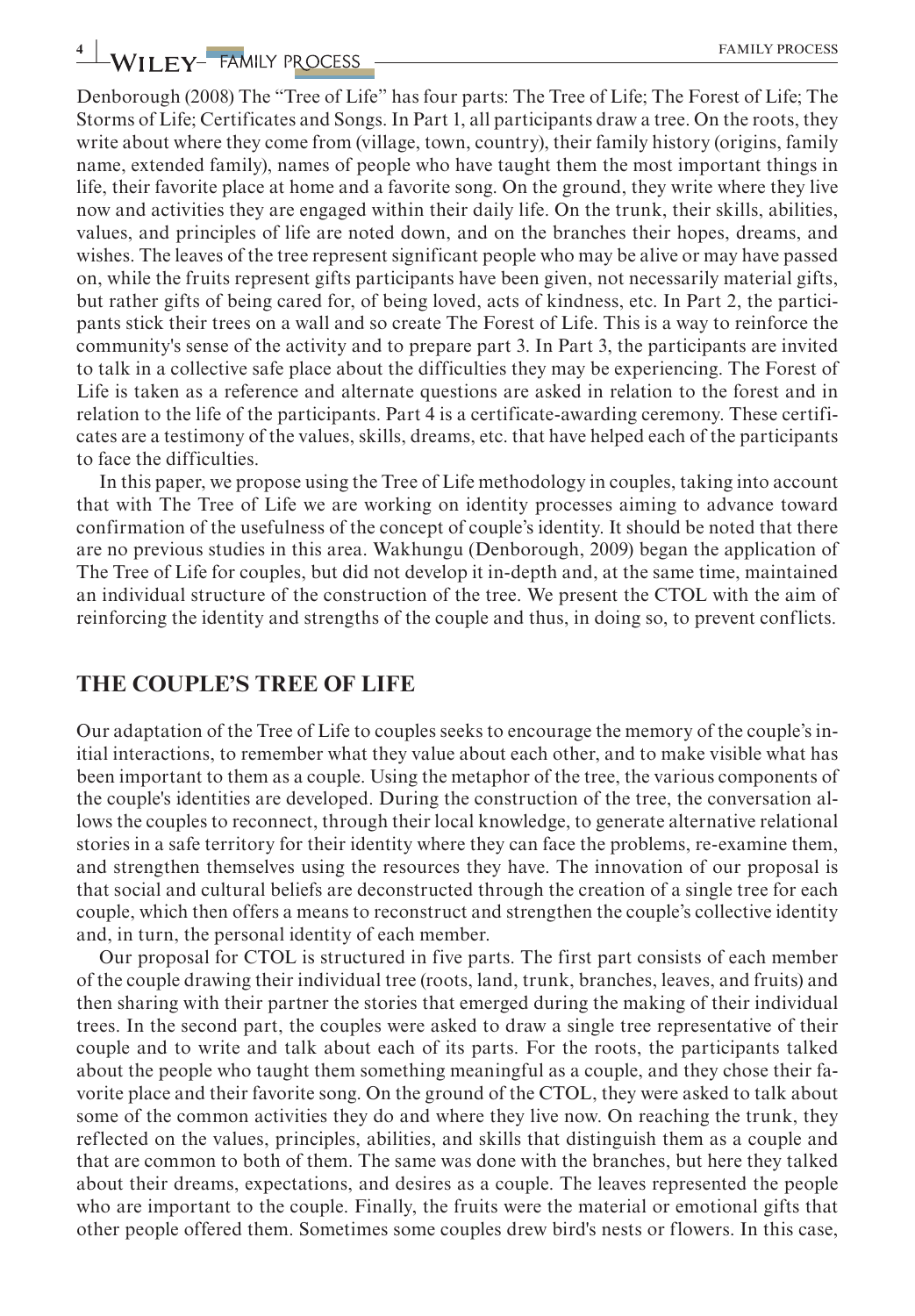# **EHIMPÉN-LÓPEZ** ET AL. **50 AU 2008 CHIMPÉN-LÓPEZ** ET AL.

both elements represent the gifts that the couple have given to other people. In the third part, the aim was to create a space of collective security. To do so, *The Couple's Forest of Life* was built by putting all the trees together in one place in the room, to ensure a communal and nonhostile territory. From that place, each couple's drawing was shared with all the participants and a re-telling of each part of the collective tree was proposed after listening to each couple's stories. The fourth part described *The Storms of the Couple's Life*, i.e., the dangers or possible problems with which the couples may be/have been troubled. The examination of each couple's strengths focused on their capacities, recognized their skills and knowledge, how much they value their relationship, their experiences, and their collective identity. It was the group itself, rather than the therapist, that offered alternatives to problems, suggested new possibilities, and established connections between the participants that favored creating a sense of community.

We chose to add a fifth stage, a collective document that was elaborated and edited by the whole community of participants of the CTOL with a collective voice (see Chimpén-López & Dumitrascu, 2013; Denborough, 2008). This included the participants' own words to express their experience, and each response that couples were engaging with to deal with the difficult times. Collective narrative documentation methodology to assist practitioners to move from an individual to a collective approach was created by Denborough (2008) and consists of the following steps.

The first step is to generate material which will make up the document. In our case, the material is collected from the conversations that take place in the fourth stage: The Storms of the Couple's Life. These conversations are recorded; the facilitator can take notes of literal phrases, images, or expressions that couples have used so that when they read the collective document, they can recognize the words as their own. The document should contain the problems that couples are experiencing as well as the skills and knowledge they have to deal with them.

The second step is to draft the document with the following structure:

Title: This is usually composed at the end of the process and is made up of ideas suggested by the couples when editing the document. Therefore, they are the ones who give the title to the collective document.

Introductory paragraph: This is written in a collective voice and expresses the desire to contribute to the lives of other couples going through similar situations.

The main text of the document is written with a blend of individual and collective voices. At the same time, it is subdivided into themes with each of the skills that couples highlight as valuable for coping with difficulties. Each theme constitutes a heading. As Denborough (2008) states, the document is not a list or categorization of skills, but a richly storied document. Within almost every theme, there is a storyline, and these storylines provide sufficient information to spark the interest and imagination of the reader.

The third step consists in editing the content of the draft written by the facilitator with all the couples together. The couples always must have the opportunity to make any changes or additions they think are needed. The draft is revised as many times as necessary until the couples are entirely satisfied with the document produced.

The fourth and last step is to create a context in which a ceremonial reading of the collective document takes place. Of course, it does not have to be the therapist who reads the document: It can be someone significant for the couples or even several couples who can be read different paragraphs.

Although CTOL is intended for group intervention with couples, the possibility of applying it in the field of couple therapy is also being explored. In this case, neither the awarding of certificates nor the creation of a collective document would take place. The process would be as follows: First, each partner would be asked to make their individual tree as a homework assignment after the first interview in which the problem that harasses them will have been explored. In the second interview, they would share with each other the individual tree and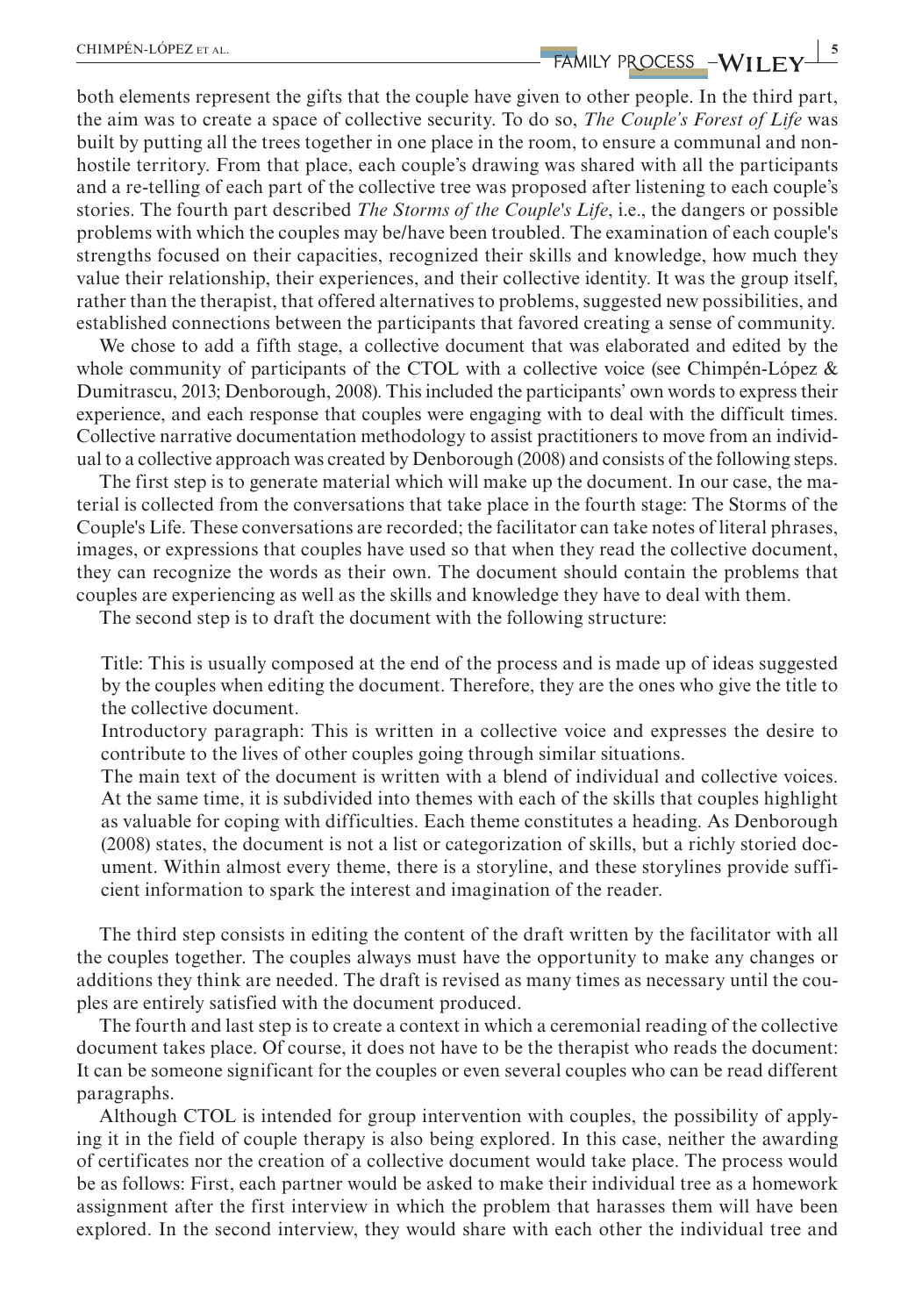explore with them the history of the relationship and how everything they have put on the individual trees has helped them, in some way, to deal with the specific difficulty that brought them to the consultation. As a homework assignment, they would be asked to elaborate a joint relationship tree, the CTOL. Before the next interview, the therapist could write a letter to the relationship (as if it were a living entity) to emphasize the sense of relational identity. In the third interview, the experience of the joint realization of the tree would be discussed and the skills, values, principles, and hopes, which helped them to face other storms before, are highlighted with the metaphor of the storms in the couple's life. In this way, their own knowledge of how to cope with the problem is rescued and highlighted.

## **FAMILY UNITED NEVER DEFEATED: THE STORY OF THE MADRILENIAN GROUP**

Once the CTOL was designed, based on the needs detected in the literature and on the previous work with the tree of life, we decided to carry out a first implementation of the CTOL in order to obtain the impressions of the participants' experience and to assess its effect on our participants in constructs related to couple's identity.

## **Ethical considerations**

Our procedures were established in concordance with the Declaration of Helsinki and approved by the Ethics and Clinical Research Committee of Ramón Llull University (ref. 19200007C).

## **Members of the group**

The intervention and its exploratory assessment were carried out in a group format. The participants were initially selected through a non-probabilistic convenience sampling and were 28 adult heterosexual Caucasian couples attending the Center for Multiple Activities in Entrepeñas (Guadalajara, Spain), who belonged to several Protestant churches of the region of Madrid (Spain). The participants were recruited by the leaders of the churches, who hosted a CTOL workshop. They were given information about all the procedures and signed the informed consent form, although this was not binding for participation in the workshop. Participants were heterosexual couples in a stable affective relationship of at least one year's duration, regardless of whether they had children or not. A minimum of one year in the relationship was established for participation as this was considered necessary for a certain sense of interdependence and identity as a couple (Fincham et al., 2005; Guzmán & Contreras, 2012). All the couples had to be of legal age. All of them were informed that they would be asked to complete questionnaires about their experience in the group and about their relationship with their partner, and 26 (13 couples) of them gave their consent for the administration of the questionnaires. Participants were 50% women (*n* = 13) and 50% men (*n* = 13) within an age range of 32–69 years old, with a mean of 47.58 years (SD*:* 11.61). The mean age of the women was 44.46 years (SD = 11.32) and 50.69 (SD = 11.47) years for the men.

## **Group drivers**

The group was conducted by two members of the research team specialized in the application of the Tree of Life methodology.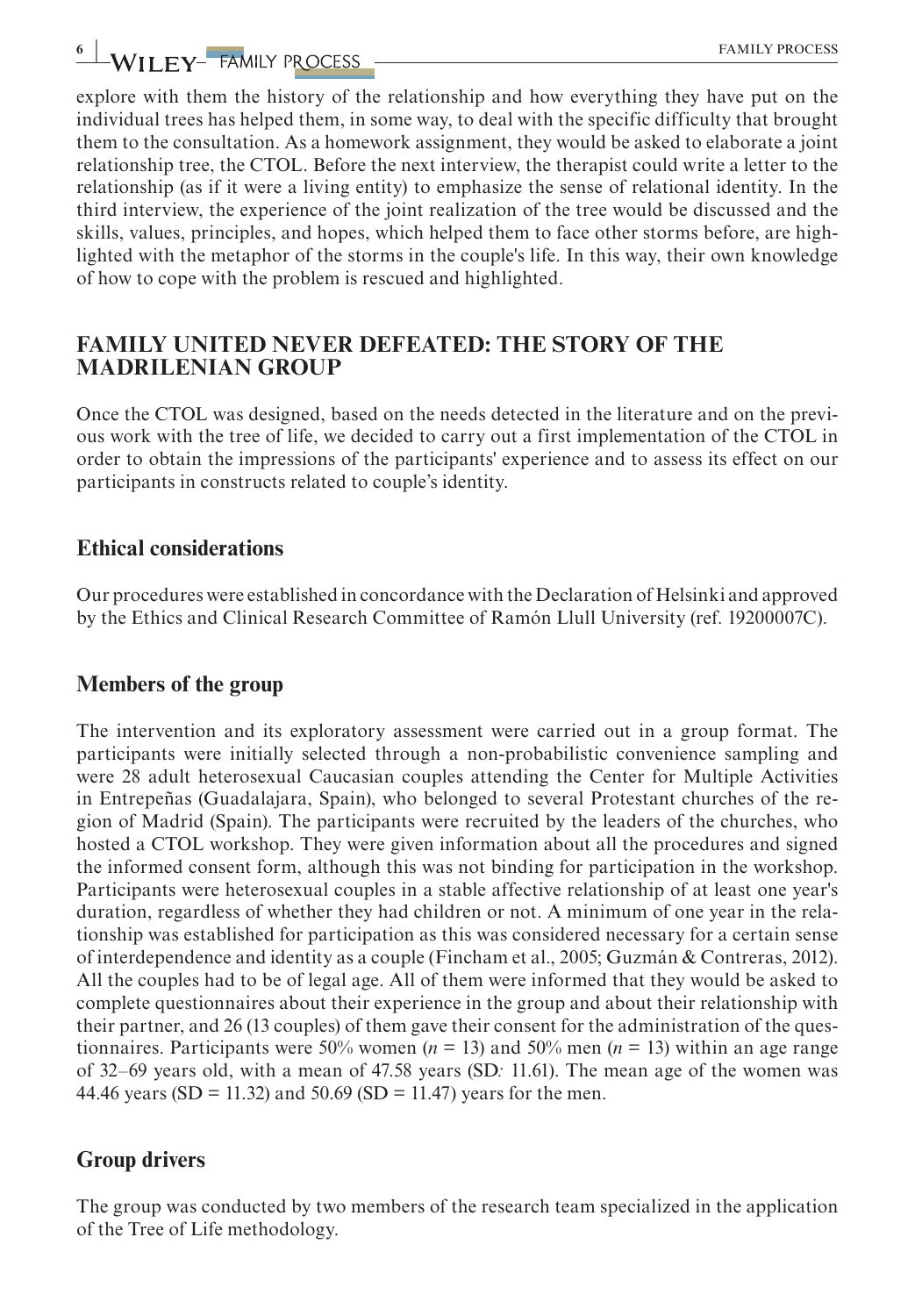#### **The first story with the CTOL**

The intervention was structured in four two-hour sessions over a period of two consecutive weeks. The CTOL was developed according to the steps described above.

 $1<sup>st</sup>$ . Each member of the couple drew their individual tree and shared the stories that emerged. The atmosphere in the group was relaxed and pleasant. Many of the participants had not drawn a tree for years. They commented that it made them feel like children and there was positive energy and anticipation for what was to come in the workshop. They were distributed, in couples, throughout the hall and in the surrounding gardens, so that they could share their own tree with each other. The two facilitators went around helping with any doubts that might arise and observing the atmosphere that was produced by sharing the individual tree of life.

 $2<sup>nd</sup>$ . The couples drew a single tree representative of their couple, and they wrote and talked about each of its parts. All the couples were brought together in the main room and the next step was to explain them how to make a single tree representative of the couple. They were shown an example and, again, asked to get together with their partner and develop the CTOL. The facilitators, again, went around the different places offering their help and answering questions, although this time it was less necessary.

3<sup>rd</sup>. The construction of The Couple's Forest of Life. The couples were asked to gather again in the main hall. Once there, the couples were asked to share their couple's tree with each other. While one couple shared their tree, the other couples listened attentively to the different stories that emerged from each part. After everyone had shared their couple's tree, they were asked to stick it on a board where all the couples' trees would be displayed together, like a picture exhibition. This was their own Couples' Forest.

 $4<sup>th</sup>$ . The Storms of the Couple's Life created the space for the conversation about the couple's resources and strengths to take place. Using the couples' forest as a reference, questions were asked about the storms that couples face in their lives. Topics as diverse as adultery, mistrust, monotony, or too much work, to give just a few examples, came up. Once the various difficulties of the couples were made explicit, the couples were asked what they did to cope with the difficulties. In this way, it was the group itself that offered possible solutions to the storms in the couples' lives, drawing on many of the skills and capacities that had emerged in the different trunks of their trees. They were also asked what the couples do when the storm has passed, in this way, creating awareness that storms are not always present.

 $5<sup>th</sup>$ . The construction of the Collective Document, following the steps described above, led to a written record of the values, principles, dreams, and capacities that the couples had already successfully employed to cope with the difficulties. At the same time, the document became a way of circulating the knowledge of these couples to other couples who might be experiencing similar problems. Below, we include the collective document elaborated by the group of couples describing their discoveries and emotions during the intervention.

## Family united never defeated. Practical community advice on how to be happy as a couple and make other couples happy

We, the participants of the couples' camp, want to share with everyone who needs it what we have discovered that we believe can be of help to couples facing difficult situations. We hope that this community document, breaking away from individuality, will serve as a witness to all those couples who encounter difficulties in their life together. We have seen that thinking about the relationship on the principle that we are both united in one tree will help us to give answers to situations of conflict linked to what we want to be as a couple and what God expects of us. Couples can choose and decide, according to their principles and values, the answers they give to the things that happen to them.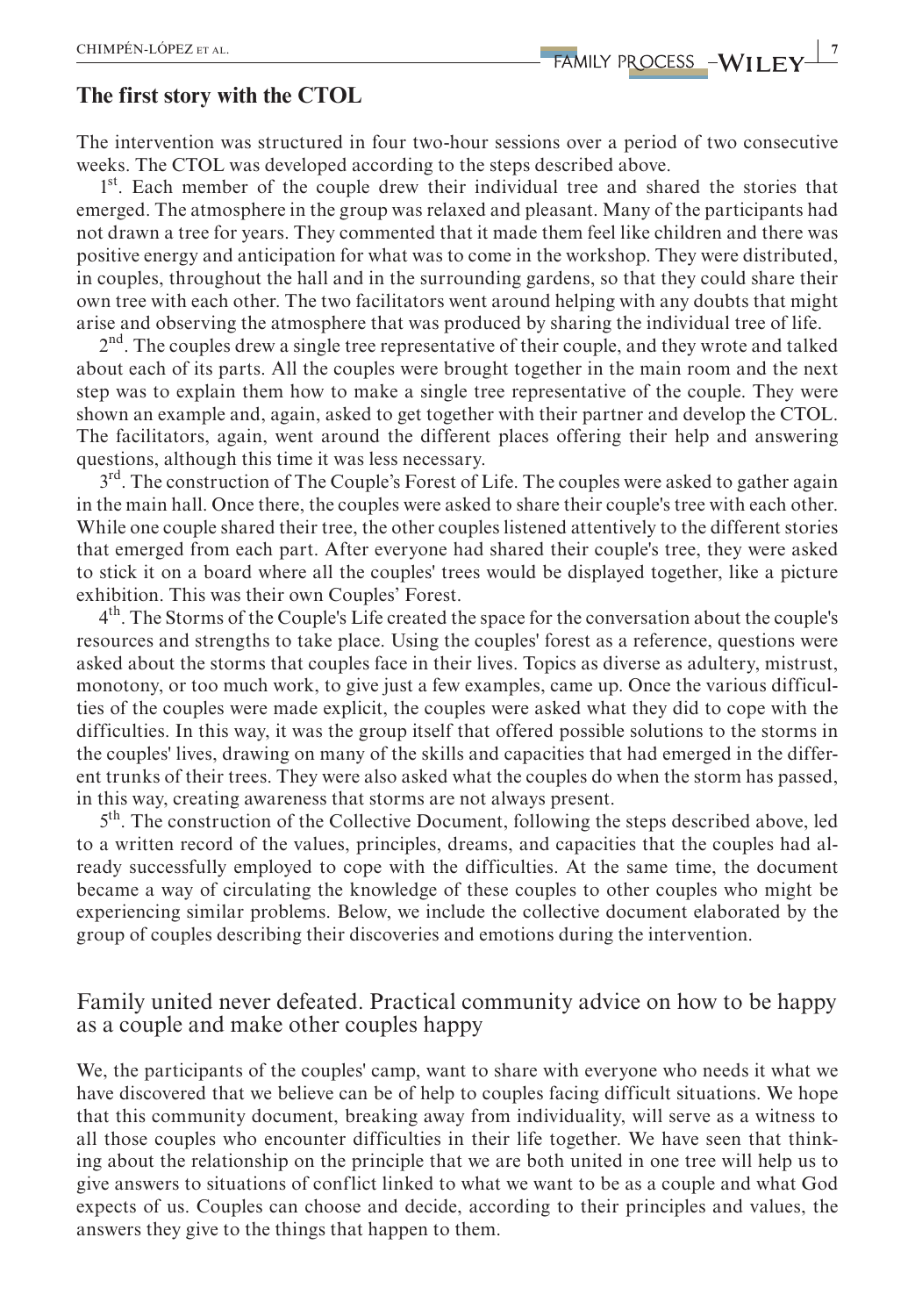In times of difficulty, we as couples respond through:

## Subjugation of I

We have observed that at certain times the subjugation of self causes the tree to grow and not wither. It does not mean that we stop pursuing our individual dreams, but in times of conflict, letting go of selfishness helps the conflict to dissolve.

We have seen that when arguments are very strong or make reasoning difficult, it is advisable to take time to calm down to be able to return to the discussion in order to resolve it.

Not letting small conflicts accumulate is also helpful in preventing larger conflicts. Talking and talking before they become bigger helps us so that our tree does not wither.

## Sense of community

We believe that couples are under pressure from the culture of individualism. We have learned that it is possible to help from a sense of community. "When I came to Spain, I felt lonely, but the support people offered me helped me a lot." We believe that despite the cultural differences, there is a community and that when we go to other places we have this support, almost like a family. For this reason, "I would like to pass on all that we have learned about the importance of values, principles, and responses to storms in couples, to the rest of our community in whatever country."

The solution to couple problems does not occur individually but within a community. Our community can help couples who are going through a difficult time but in a cautious and nonintrusive way. Meetings like the one we have had allow couples to offer each other help.

#### Spend time together and surprise each other

There are many times when work and everyday obligations take up the time we devote to caring for our partner's tree. "I have found that by surprising my partner in the kitchen I create a different atmosphere. We think that traveling, having more romantic moments, being made to feel special, and going for walks together are some of the things we can do to make our time together quality time." "For me, caresses are fundamental," "To take her from behind, to tell her how good you look" or "to have more frequent sexual relations," are also things that can help us to spend time together and prevent the wear and tear those years as a couple can produce.

Not doing the same thing all the time and making time for each other are antidotes to the culture of working too much. "Even if I arrive at 9 or 10 o'clock at night I call my wife and tell her to get ready to go for a walk because walking together is good for both of us to have time to talk.

## Acts of service and kindness

Helping, collaborating, talking, cooking, and caring for each other are things we should not forget as a couple.

He likes to write little notes to me because he is more poetic.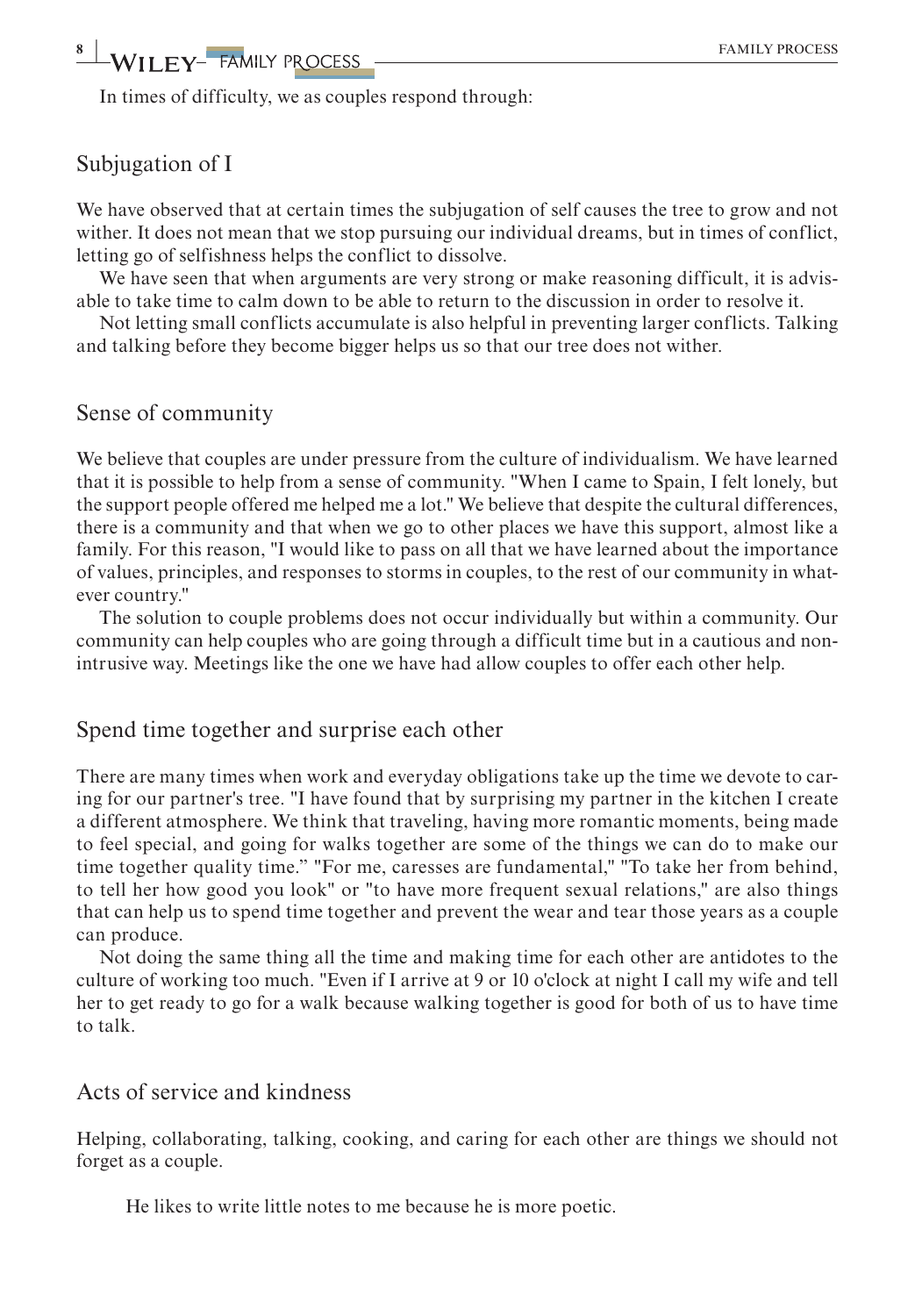**EXAMPÉN-LÓPEZ** ET AL. **99 ANILY PROCESS -WILEY** 

Also, this kind of thing helps to discover the way in which both I and my partner manifest and experience love. Tactile, acts of service, kindness, etc. are different kinds of the language of expressing our love and we are not all the same. We have to discover what our partner's language is and respond accordingly.

Being thoughtful, not forgetting important dates, and getting out of the routine are other types of acts of service that nourish the couple's tree.

#### Remembering our story as a couple

We have learned that storms stalk couples, often in the form of infidelity, lies, jealousy, and mistrust. To prevent all these things, we have found that remembering our history as a couple and visiting places where we were together in the past and had happy times help clear the clouds from the couple. "For me, it helps to look at photos of when we were dating and when we were newlyweds. Going for a walk one evening, with soft music and reading letters and messages from when we were dating also help rescue our history as a couple".

#### Learning to become stronger after the storm

We have seen that we can be like a parachutist, that is, "being able to recognize a storm in order to make decisions at that very moment that stops you from passing through it or even enables you to avoid it" (The Madrilenian Group).

#### **Materials to record the experiences of participants**

In addition to a brief sociodemographic questionnaire, including information about the person and about their couple relationship, we also used two more instruments. A short, openended response questionnaire was designed specifically with the aim of gathering significant information on the perceived impact of the intervention on each partner. It included the following questions: (1) "In general, do you think that it has been useful to carry out your Tree of Life? In what sense?" (2) "In general, do you think that it has been useful to carry out the Tree of Life of your relationship? What has it contributed? Have there been any negative aspects in relation to the task?" (3) "Have you been able to better understand any specific aspects of your relationship with your partner? If so, what are they?" (4) "Do you think that you now know your partner better? In what sense?" (5) "Do you think that the fact that you have had these conversations will contribute something to your way of facing possible crises or difficulties that may arise in the future? In what sense?". Although other methods of qualitative data collection such as in-depth interviews or focus groups would have provided more information, the limits of time and context proposed by the organizers did not permit this.

The experience of each dyad was also quantitatively measured using the Spanish version of the Dyadic Adjustment Scale (DAS; Spanier, 1976, 2017). The DAS is a self-administered questionnaire of 32 items scored on a six-point Likert scale, which evaluates four areas of the couple's relationship: consensus, cohesion, marital satisfaction, and expression of affectivity. The global value of dyadic adjustment that each member of the couple perceives measures the perception that both members of the couple have about their relationship. Since there is currently no instrument for assessing couple identity, the DAS offered the best approach to this concept. To analyze the dyadic adjustment of the couples from the scores on the DAS, before and after the CTOL intervention, we used *SPSS*  $(v.26)$ , to calculate the means comparison tests for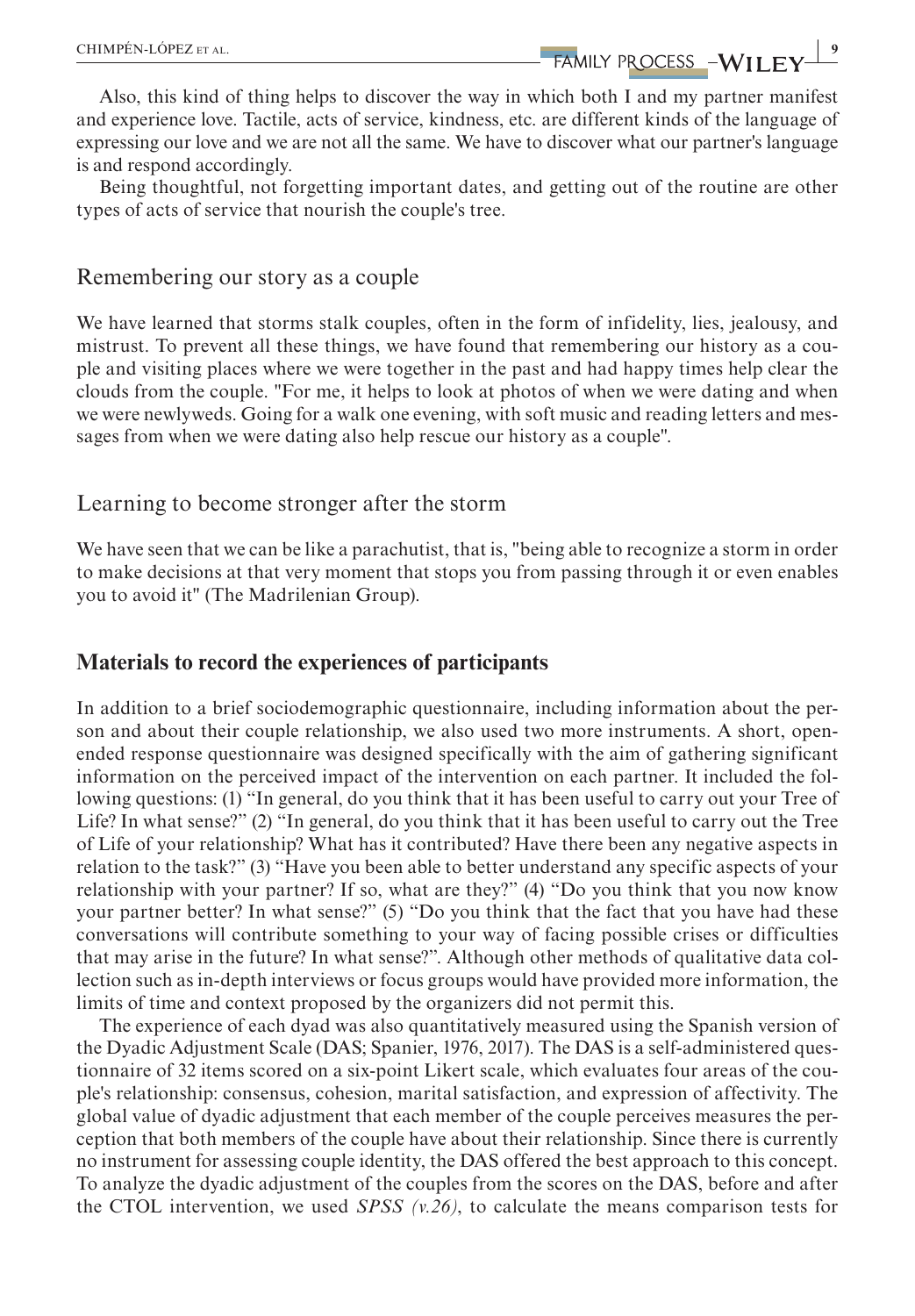related samples (*Student t* or *Wilcoxon z*), which were analyzed after verification of compliance with the assumption of homogeneity of variances and tests of normality (*Shapiro–Wilk*).

The questionnaires were administered collectively. The sociodemographic questionnaire was administered before the intervention, the DAS (Spanier, 1976, 2017) before and after the intervention, and the open-response questionnaire after the intervention.

#### **First feedback about the CTOL**

The first glimpses of subjective perception and satisfaction with the intervention are described below.

One theme highlighted by the participants was the enrichment from the experience with the rest of the participants, as stated in the collective document: "Our community can help couples who are going through a difficult time, but in a cautious and non-intrusive way." At the same time, they referred to a greater understanding of one's own relationship, the needs of both partners, and shared values. The relational process stands out, both for increased mutual trust and communication and the fact of remembering together the moments each couple has lived; this increased the participants' understanding of their relationships: "Helping, collaborating, talking, cooking, and caring for each other are things we should not forget as a couple." Relational processes also appeared in the social area.

When asked whether the intervention resulted in greater knowledge about their partner, most participants responded by referring to specific aspects of improvement in their relationship, and they did so by linking this knowledge to an improvement in the relationship. As they stated: "I think it has helped me to remember what he is like and not to forget that he is my better half and the good he brings to our lives".

Regarding the resources for preventing and/or facing future storms, the importance of helping them to talk about the storms, to make the resources explicit, and to communicate in general stood out. Again, the influence of others in the relationship appeared as a resource. Also, the influence of socially available discourses and the relevance given to religion were identified, as seen in this excerpt from the collective document: "God will help us to become stronger after the storm and help us to repair the ravages of the storm even if it demands extra effort from us to do so."

They also highlighted the perception of unity in the relationship as something important for them as a couple. The presence of aspects of the past and of the future stood out, as well as the relevance of sharing in the present. Consideration of the timeline in the couple's resources, thus, appears as relevant, as can be seen in: "We have found that remembering our history as a couple and visiting places where we have been in the past and had happy times helps to clear the clouds from the couple."

It is noteworthy, furthermore, that although the group, in line with the socio-constructionist epistemology characterizing narrative practices, develops from an equal status, a nonhierarchical position, the participants emphasized the expert role of professionals: "(...) advice from professionals adds significant contributions to our lives, it is always valuable."

In terms of aspects to be improved regarding the development of the intervention, only three responses were obtained; these came from two subjects and referred to (a) the need to have an environment that is more focused on the activities in order to avoid distractions, (b) the need to be able to have more time for the workshop, and (c) the questionnaires need to be written in larger font size.

With respect to the dyadic adjustment of the couple, there are statistically significant differences between the scores obtained before the intervention and after it, in these areas: the level of total dyadic adjustment, *t*(25) = −7.073, *p* < 0.05; consensus, *t*(25) = −8.062, *p* < 0.05; marital satisfaction,  $t(25) = -4.690$ ,  $p < 0.05$ ; and expression of affection,  $Z = -3.196$ ,  $p < 0.05$ . On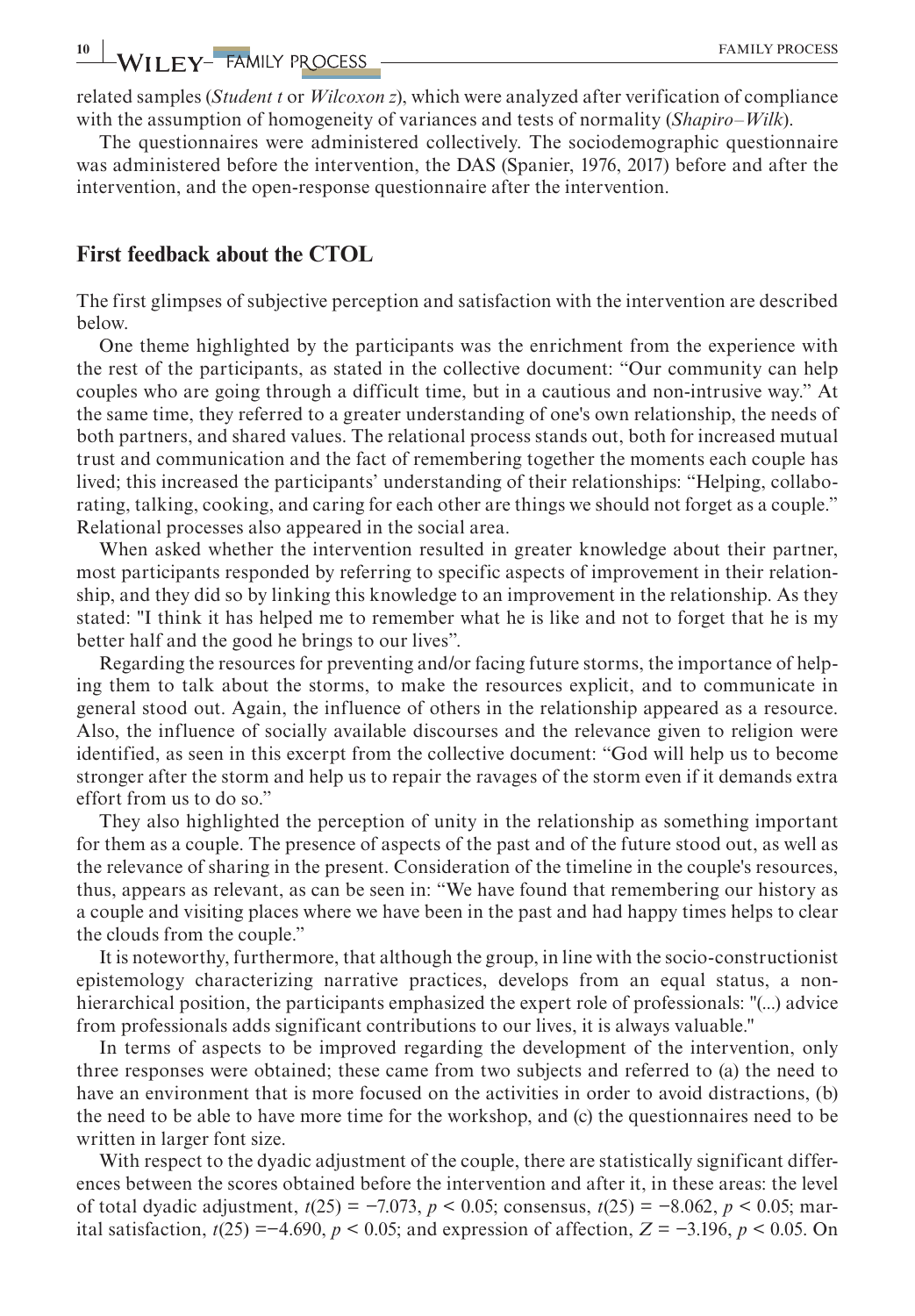the contrary, no significant differences were found in the measure of cohesion, *t*(25) = −0.341, *p* > 0.05. All the participants (*N =* 26) showed an improvement in their scores, on all the scales, after the intervention.

## **DISCUSSION**

When the metaphor of the tree is used with couples, it encourages shared stories and memories of the interactions of the couple and with other significant people and situations, inviting relational thinking. This is congruent with the principles of narrative therapy, as is the case when applied individually (Denborough, 2008; Ncube, 2006) and it is valued positively by the participants. The CTOL makes visible what has been important as a couple, without ignoring the individuality of each partner. Moreover, and perhaps enhanced by being in a group context, it facilitates the perception of companionship and teamwork rather than primarily seeking individual benefits. These are elements previously identified by Merrill and Afifi (2017) as related to partnership identity and are also clearly emphasized by the components of the group of couples we worked with.

In accordance with the narrative perspective, our program includes the influence of sociocultural context in the construction of the joint identity (see Botella et al., 2004, 2005; Gergen & Gergen, 2011; White, 2007). The program even ends with a collective voice, using the collective narrative documentation methodology (Denborough, 2008). The collective document not only speaks for the individuals whose stories are passed on, but in a way, it also speaks for all the couples who contributed to the document, and more broadly, for all couples who live through the hard times.

In relation to our first experience with the CTOL, we found relevance of the intervention for the participants, both in terms of the personal experience, it brings to the couple's relationship and in terms of a better dyadic adjustment. Meanwhile, what the couples expressed coincides with the relation Merrill and Afifi (2017) found between the similarity in the perception of the couple's relationship for each of its members, and mutual satisfaction, commitment, and understanding. It is likely that the strengthening of the couple's identity enhances satisfaction with the relationship as well as the perception of functioning as a team. However, to be able to state this with complete certainty, it would be necessary to have an instrument for the assessment of couple identity.

The presence of aspects of the past and the future, together with the relevance of sharing in the present, stand out in the words of the couples. Thus, the importance of considering the timeline in the construction of the couple's identity appears to be coherent, with the emphasis given to the time dimension from the narrative perspective (see Chimpén-López  $\&$ Dumitrascu, 2013). In fact, if the timeline is a relevant factor for the construction of individual identity, as Erikson (1968) pointed out, and it is still accepted nowadays (see Grotevant et al., 2017), it makes sense that this would also be true for the couple's identity.

Other aspects emphasized by the participants are the need to spend more time together, the relevant values in the relationship, and the need to avoid storms by becoming aware of one's own resources to cope with them. Thus, couples perceive unity, communication, mutual understanding, and their religious beliefs as protective factors in the face of the possibility of new crises.

The CTOL favors reflection on diverse aspects of the couple's relationship, its strengths, and weaknesses, and this could contribute to the strengthening of the couple's identity. Additionally, it enhances relational aspects that promote increased trust, communication, and joint remembrance, as well as awareness of one's own resources in the couple's relationship to face possible future crises. Furthermore, the feeling of belonging to the community by contributing one's own experience and sharing external experiences about one's own relationship as proposed by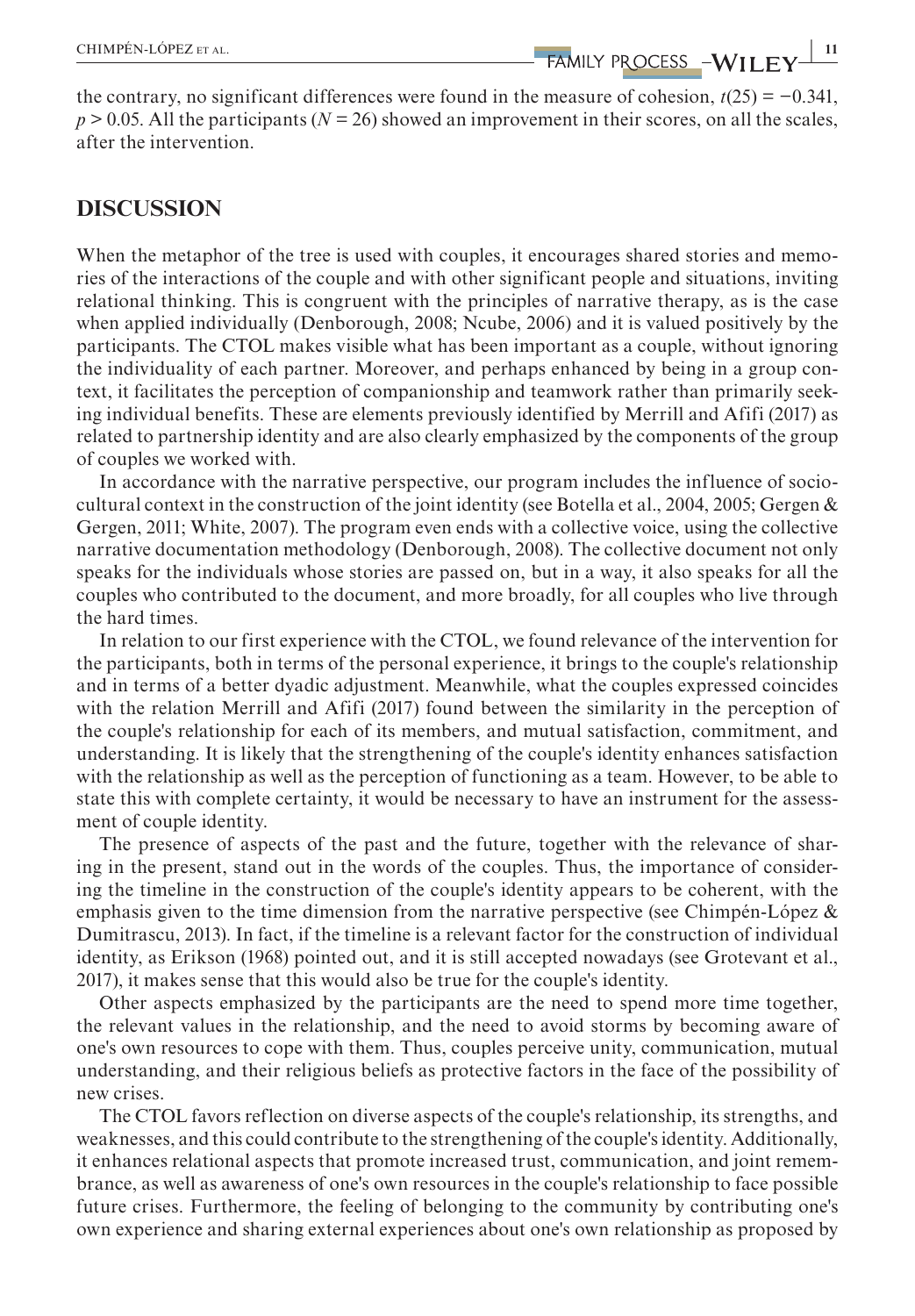Denborough (2008) is also highlighted. This is in agreement with Wingard and Lester (2001), who affirm that working with the resources of the communities themselves allows people to tell their life stories, and in this way strengthens all the members, as the experience of making a contribution to others is one of the ways of maintaining and generating hope in themselves. This finding supports our relational conceptualization, as opposed to the usual individual intervention positioning, and points to the construction of the couple's relational identity as a construct, which generates new perspectives in terms of intervention and research in the field of identity.

In sum, the CTOL is a relevant contribution at the individual, family, social, and clinical levels, and we believe that it deserves to be further implemented and investigated in other contexts and communities.

#### **ACKNOWLEDGMENTS**

This work has been supported by Spanish Federation of Family Therapy Associations (Federación Española de Asociaciones de Terapia Familiar) through the National Research Award 2019. We are grateful to Prof. James McCue for assistance in language editing.

#### **CONFLICTS OF INTEREST**

We have no conflicts of interest to disclose.

#### **DATA AVAILABILITY STATEMENT**

Data not available/The data that has been used is confidential. Due to the sensitive nature of the questions asked in this study, participants were assured raw data would remain confidential and would not be shared.

#### **ORCID**

*Carlos A. Chimpé[n-L](https://orcid.org/0000-0003-1665-1425)ópez* <https://orcid.org/0000-0001-9384-3960> *Meritxell Pacheco* • <https://orcid.org/0000-0003-1665-1425> *Teresa Pretel-[Luq](https://orcid.org/0000-0003-2848-3799)ue* <https://orcid.org/0000-0002-6126-964X> *Rebeca Bastón* <https://orcid.org/0000-0003-2848-3799> *Daniel Chimpén-Sagrado* <https://orcid.org/0000-0002-2006-0911>

#### **REFERENCES**

- Acitelli, L. K., Rogers, S., & Knee, C. R. (1999). The role of identity in the link between relationship thinking and relationship satisfaction. *Journal of Social and Personal Relationships*, *16*(5), 591–618. [https://doi.org/10.1177/02654](https://doi.org/10.1177/0265407599165003) [07599165003](https://doi.org/10.1177/0265407599165003)
- Botella, L., Corbella, S., Gómez, A. M., Herrero, O., & Pacheco, M. (2005). A personal construct approach to narrative and postmodern therapies. In D. Winter & L. Viney (Eds.), *Personal construct psychotherapy: Advance in theory, practice and research* (pp. 69–80). Whurr.
- Botella, L., Herrero, O., Pacheco, M., & Corbella, S. (2004). Working with narrative in psychotherapy: A relational constructivist approach. In L. E. Angus & J. McLeod (Eds.), *The handbook of narrative and psychotherapy: Practice, theory, and research* (pp. 119–136). Sage Publications Inc.
- Campillo, M. (2009). *Terapia narrativa: Auto-aprendizaje y co-aprendizaje grupal*. Ollin.
- Chimpén-López, C. A. (2012). Lo que necesitas saber para entender la terapia narrativa. *Psyciencia*. [https://](https://www.psyciencia.com/lo-que-necesitas-saber-para-entender-la-terapia-narrativa/?doing_wp_cron=1568720492.6061110496520996093750) [www.psyciencia.com/lo-que-necesitas-saber-para-entender-la-terapia-narrativa/?doing\\_wp\\_cron=15687](https://www.psyciencia.com/lo-que-necesitas-saber-para-entender-la-terapia-narrativa/?doing_wp_cron=1568720492.6061110496520996093750) [20492.6061110496520996093750](https://www.psyciencia.com/lo-que-necesitas-saber-para-entender-la-terapia-narrativa/?doing_wp_cron=1568720492.6061110496520996093750)
- Chimpén-López, C. A., & Dumitrascu, A. (2013). De la Terapia Narrativa a las prácticas colectivas. *Psyciencia*. <https://www.psyciencia.com/de-la-terapia-narrativa-familiar-a-las-practicas-narrativas-colectivas/>
- Chimpén-López, C. A., Dumitrascu, A., & Montesano, A. (2014). Un enfoque narrativo en la prevención de la violencia escolar: El árbol de la vida y los documentos colectivos. *Revista De Psicoterapia*, *25*(98), 41–59. [http://ojs.](http://ojs.revistadepsicoterapia.com/index.php/rdp/article/view/90) [revistadepsicoterapia.com/index.php/rdp/article/view/90](http://ojs.revistadepsicoterapia.com/index.php/rdp/article/view/90)
- Chimpén-López, C. A., Pacheco, M., Pretel, T., Bastón, R., & Chimpén-Sagrado, D. (May 30-31-June 1, 2019). *Análisis y consolidación de la identidad en la unidad de la pareja a través del árbol de la vida. Narrativa y Relaciones:*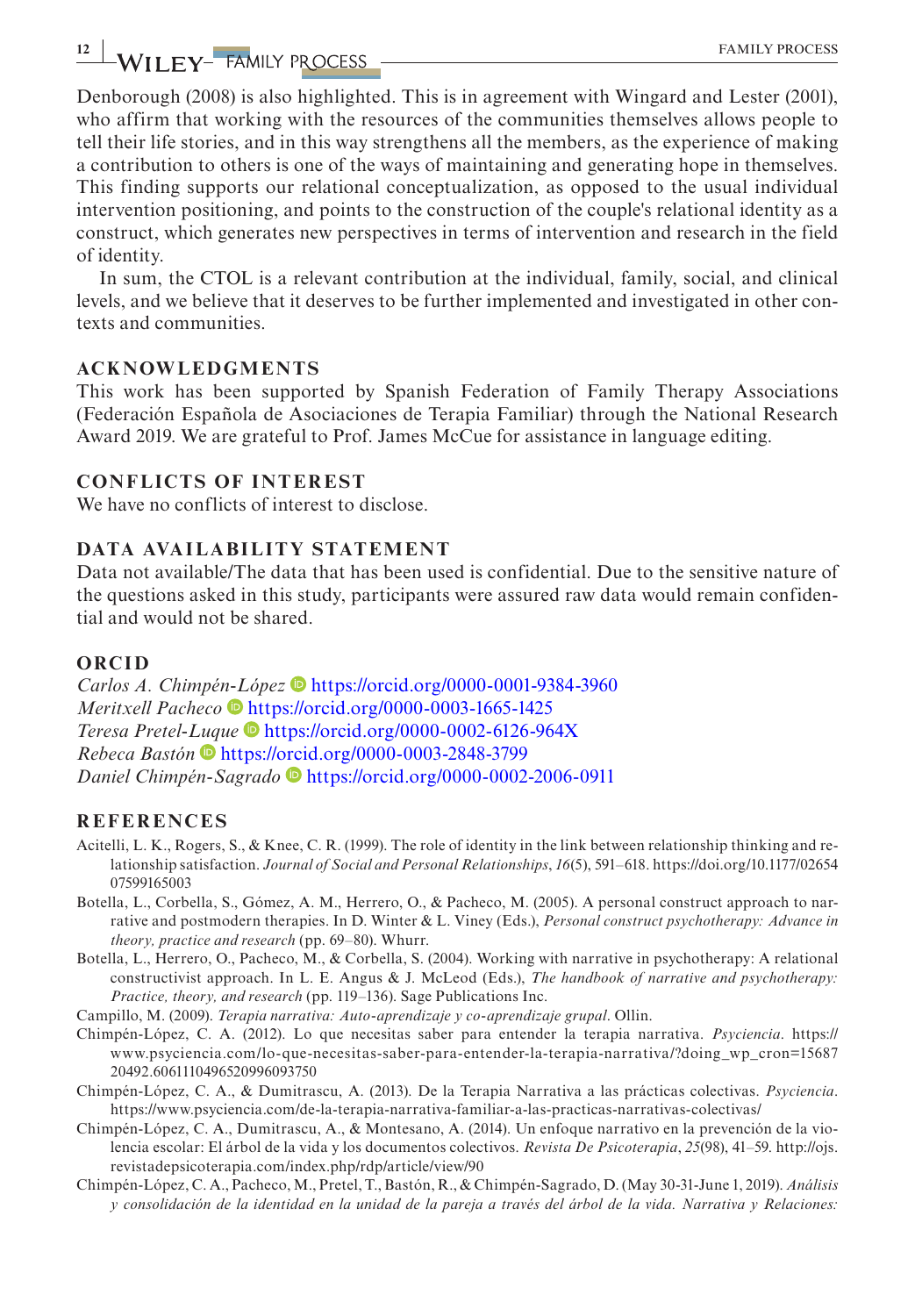*Visibilizando la colaboración*. [Ponencia] VII Encuentro de la Asociación Española de Terapia Narrativa, Palma de Mallorca, España.

- Combs, G., & Freedman, J. (2016). Narrative therapy's relational understanding of identity. *Family Process*, *55*(2), 211–224. <https://doi.org/10.1111/famp.12216>
- Cook, J. L., & Jones, R. M. (2002). Congruency of identity style in married couples. *Journal of Family Issues*, *23*(8), 912–926. <https://doi.org/10.1177/019251302237297>

Denborough, D. (2008). *Collective narrative practice*. Dulwich Centre Foundation.

Denborough, D. (2009). *Alzando nuestras cabezas por encima de las nubes: el uso de las prácticas narrativas para impulsar acción social y desarrollo económico*. Dulwich Centre Foundation.

- Erikson, E. H. (1968). *Identity, youth, and crisis*. W. W. Norton & Company.
- Falconier, M. K., Jackson, J. B., Hilpert, P., & Bodenmann, G. (2015). Dyadic coping and relationship satisfaction: A meta-analysis. *Clinical Psychology Review*, *42*, 28–46. [https://doi.org/10.1016/j.cpr.2015.07.002.](https://doi.org/10.1016/j.cpr.2015.07.002)
- Fincham, F. D., Jackson, H., & Beach, S. R. H. (2005). Transgression severity and forgiveness: Different moderators for objective and subjective severity. *Journal of Social and Clinical Psychology*, *24*(6), 860–875. [https://doi.](https://doi.org/10.1521/jscp.2005.24.6.860) [org/10.1521/jscp.2005.24.6.860](https://doi.org/10.1521/jscp.2005.24.6.860)
- García-Martínez, J. (2012). *Técnicas narrativas en psicoterapia*. Síntesis.
- Gergen, K., & Gergen, M. (2011). *Reflexiones sobre la construcción social*. Paidós.
- German, M. (2013). Developing our cultural strengths: Using the "Tree of Life" strength-based, narrative therapy intervention in schools, to enhance self-esteem, cultural understanding and to challenge racism. *Educational & Child Psychology*, *30*(4), 75–99.
- Gonzaga, G. C., Campos, B., & Bradbury, T. (2007). Similarity, convergence, and relationship satisfaction in dating and married couples. *Journal of Personality and Social Psychology*, *93*(1), 34–48. [https://doi.org/10.1037/00](https://doi.org/10.1037/0022-3514.93.1.34) [22-3514.93.1.34](https://doi.org/10.1037/0022-3514.93.1.34)
- Graham, J. M., Diebels, K. J., & Barnow, Z. B. (2011). The reliability of relationship satisfaction: A reliability generalization meta-analysis. *Journal of Family Psychology*, *25*(1), 39–48.<https://doi.org/10.1037/a0022441>
- Grotevant, H. D., Lo, A. Y. H., Fiorenzo, L., & Dunbar, N. D. (2017). Adoptive identity and adjustment from adolescence to emerging adulthood: A person-centered approach. *Developmental Psychology*, *53*(11), 2195–2204. <https://doi.org/10.1037/dev0000352>
- Guzmán, M., & Contreras, P. (2012). Estilos de apego en relaciones de pareja y su asociación con la satisfacción marital [Attachment styles in couples and their association with marital satisfaction]. *Psykhe*, *21*(1), 69–82. [https://](https://doi.org/10.4067/S0718-22282012000100005) [doi.org/10.4067/S0718-22282012000100005](https://doi.org/10.4067/S0718-22282012000100005)
- Halford, W. K., & Bodenmann, G. (2013). Effects of relationship education on maintenance of couple relationship satisfaction. *Clinical Psychology Review*, *33*(4), 512–525.<https://doi.org/10.1016/j.cpr.2013.02.001>
- Hermans, H. J. M. (2002). The dialogical self: One person, different stories. In Y. Kashima, M. Foddy, & M. J. Platou (Eds.), *Self and identity: Personal, social and symbolic* (pp. 71–100). Lawrence Erlbaum Associates.
- Hughes, G. (2013). Finding a voice through 'The Tree of Life': A strength-based approach to mental health for refugee children and families in schools. *Clinical Child Psychology and Psychiatry*, *19*(1), 139–153. [https://doi.](https://doi.org/10.1177/1359104513476719) [org/10.1177/1359104513476719](https://doi.org/10.1177/1359104513476719)
- Ibrahim, J., & Allen, J. (2018). The highs and lows through recovery: An integrative group combining cognitive behavioral therapy, narrative therapy, and the tree of life. *Group*, *42*(1), 23–33.<https://doi.org/10.13186/group.42.1.0023>
- Ibrahim, J., & Tchanturia, K. (2018). Patients' experience of a narrative group therapy approach informed by the "Tree of Life" model for individuals with anorexia nervosa. *International Journal of Group Psychotherapy*, *68*(1), 80–91. <https://doi.org/10.1080/00207284.2017.1315586>
- Jacobs, S. F. (2018). Collective narrative practice with unaccompanied refugee minors: "The Tree of Life" as a response to hardship. *Clinical Child Psychology and Psychiatry*, *23*(2), 279–293. [https://doi.org/10.1177/1359104517](https://doi.org/10.1177/1359104517744246) [744246](https://doi.org/10.1177/1359104517744246)
- Madigan, S. (2019). *Narrative therapy*. American Psychological Association.
- Merrill, A. F., & Afifi, T. D. (2017). Couple identity gaps, the management of conflict, and biological and selfreported stress in romantic relationships. *Human Communication Research*, *43*(3), 363–396. [https://doi.](https://doi.org/10.1111/hcre.12110) [org/10.1111/hcre.12110](https://doi.org/10.1111/hcre.12110)
- Monarch, N. D. (2004). The role of couple identity in marital satisfaction and stability. In *Dissertation Abstracts International: Section B: The Sciences and Engineering*, 64(7-B).
- Ncube, N. (2006). The tree of life project: Using narrative ideas in work with vulnerable children in Southern Africa. *The International Journal of Narrative Therapy & Community Work*, *1*, 1-16. Retrieved March 19, 2019, from <https://narrativetherapycentre.com/wp-content/uploads/2020/12/Tree-of-Life-by-Ncazelo-Ncube-2006.pdf>
- Ncube, N., & Denborough, D. (2007). *Tree of Life, mainstreaming psychosocial care and support: A manual for facilitators*. REPSSI.
- Sayre, G., Lambo, D., & Navarre, H. (2006). On being a couple: A dialogical inquiry. *Journal of Phenomenological Psychology*, *37*(2), 197–215.<https://doi.org/10.1163/156916206778876308>
- Spanier, G. B. (1976). Measuring dyadic adjustment: New scales for assessing the quality of marriage and similar dyads. *Journal of Marriage and the Family*, *38*, 15–28.<https://doi.org/10.2307/350547>